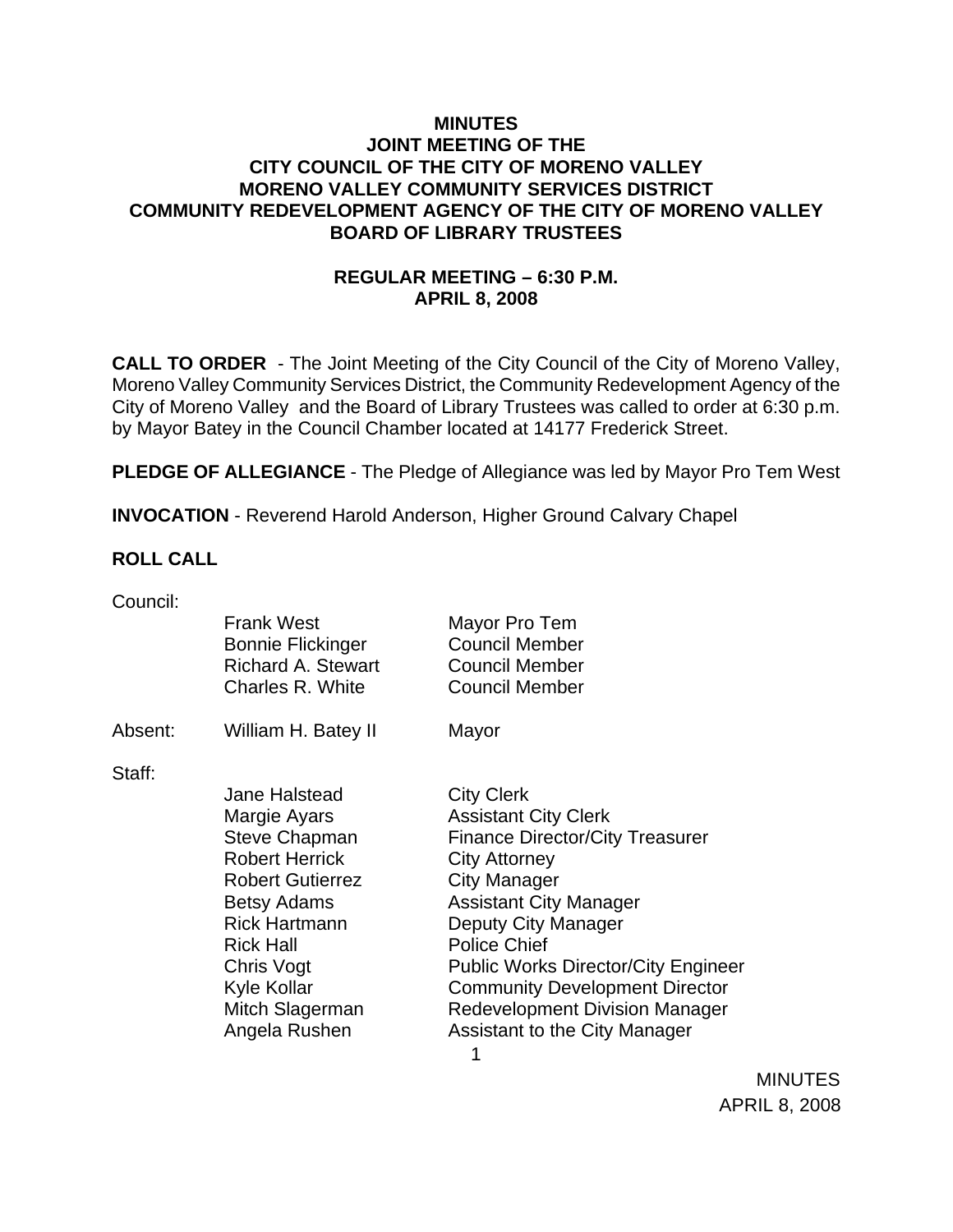Steve Elam Administrative Services Director Denese Wilson-Beilke Human Resources Director Cynthia Pirtle Director of Library Services Mike McCarty **Parks & Community Services Director** 

# **JOINT CONSENT CALENDARS (SECTIONS A-D) OF THE CITY COUNCIL OF THE CITY OF MORENO VALLEY, MORENO VALLEY COMMUNITY SERVICES DISTRICT, COMMUNITY REDEVELOPMENT AGENCY OF THE CITY OF MORENO VALLEY AND THE BOARD OF LIBRARY TRUSTEES**

Mayor Pro Tem West opened the agenda items for the Consent Calendars for public comments; there being none, public comments were closed.

# **A. CONSENT CALENDAR** - **CITY COUNCIL**

- A1. ORDINANCES FIRST READING BY TITLE ONLY Waived reading of all Ordinance Introductions and read by title only.
- A2. MINUTES REGULAR MEETING OF MARCH 25, 2008 (Report of: City Clerk's Department)

**Recommendation:** Approve as submitted.

A3. LEGISLATIVE UPDATE (Report of: Assistant City Manager)

**Recommendation:** Receive and file the informational report.

A4. AGREEMENT FOR PROFESSIONAL CONSULTANT SERVICES WITH RLZ ENGINEERING (Report of: Public Works Department)

### **Recommendation:**

- 1. Approve the "Agreement for Professional Consultant Services" with RLZ Engineering, 1639 Camino de Salmon Street, Corona, CA 92881 to provide Professional Consultant Services;
- 2. Authorize the City Manager to execute the "Agreement for Professional Consultant Services" with RLZ Engineering; and
- 3. Authorize a Purchase Order to RLZ Engineering in the amount of \$250,000.00, when the "Agreement for Professional Consultant Services" has been signed by all parties.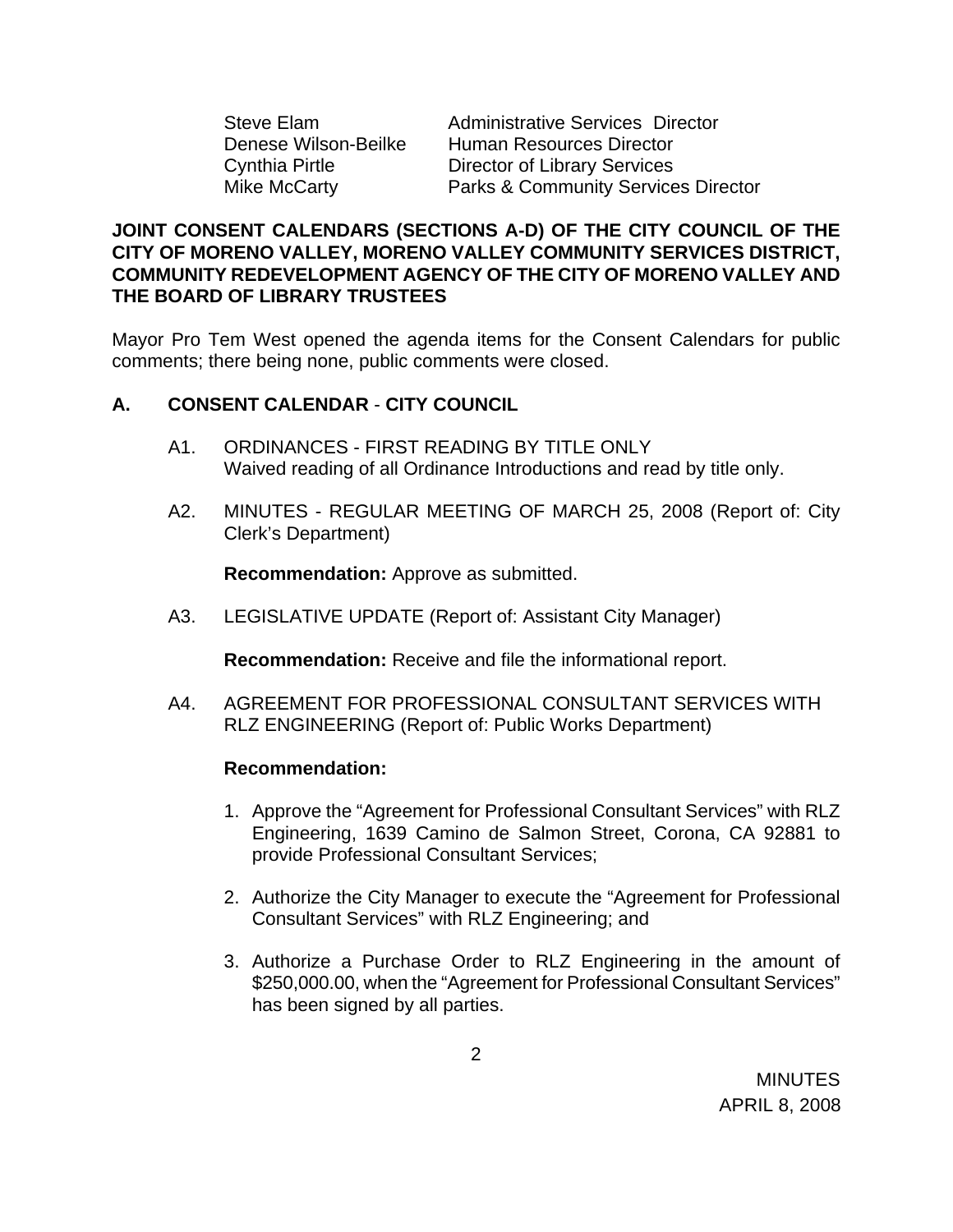A5. TRACT MAP 32145 – REDUCE FAITHFUL PERFORMANCE BOND AND ADOPT THE RESOLUTION AUTHORIZING ACCEPTANCE OF THE PUBLIC IMPROVEMENTS AS COMPLETE AND ACCEPTING THE PORTION OF IRIS AVENUE AND LOS CABOS DRIVE ASSOCIATED WITH THE PROJECT INTO THE CITY'S MAINTAINED STREET SYSTEM, DEVELOPER – K. HOVNANIAN FORECAST HOMES, INC., ONTARIO, CA 91764) (Report of: Public Works Department)

### **Recommendation:**

1. Adopt Resolution No. 2008-34 authorizing the acceptance of the public improvements for Tract Map 32145 as complete and accepting the portion of Iris Avenue and Los Cabos Drive associated with the project into the City's maintained street system; and

# Resolution No. 2008-34

A Resolution of the City Council of the City of Moreno Valley, California, Authorizing the Acceptance of the Public Improvements as Complete within Tract Map 32145, and Accepting the Portion of Iris Avenue and Los Cabos Drive Associated with the Project into the City's Maintained Street System

- 2. Authorize the City Engineer to execute the 90% reduction to the Faithful Performance Bond, exonerate the Material and Labor Bond in 90 days if there are no stop notices or liens on file with the City Clerk, and exonerate the final 10% of the Faithful Performance Bond in one year when all clearances are received.
- A6. PARCEL MAP 34411 REDUCE FAITHFUL PERFORMANCE LETTER OF CREDIT AND ACCEPT THE PUBLIC IMPROVEMENTS AS COMPLETE AND INTO THE CITY'S MAINTAINED SYSTEM, DEVELOPER – STONERIDGE CENTRE PARTNERS, L.P., ENCINITAS, CA, 92024 (Report of: Public Works Department)

### **Recommendation:**

- 1. Accept the identified public improvements for the work associated with erosion control, electrical, storm drain, and water system installation for Parcel Map 34411 as complete and into the City's maintained system; and
- 2. Authorize the City Engineer to execute the 90% reduction to the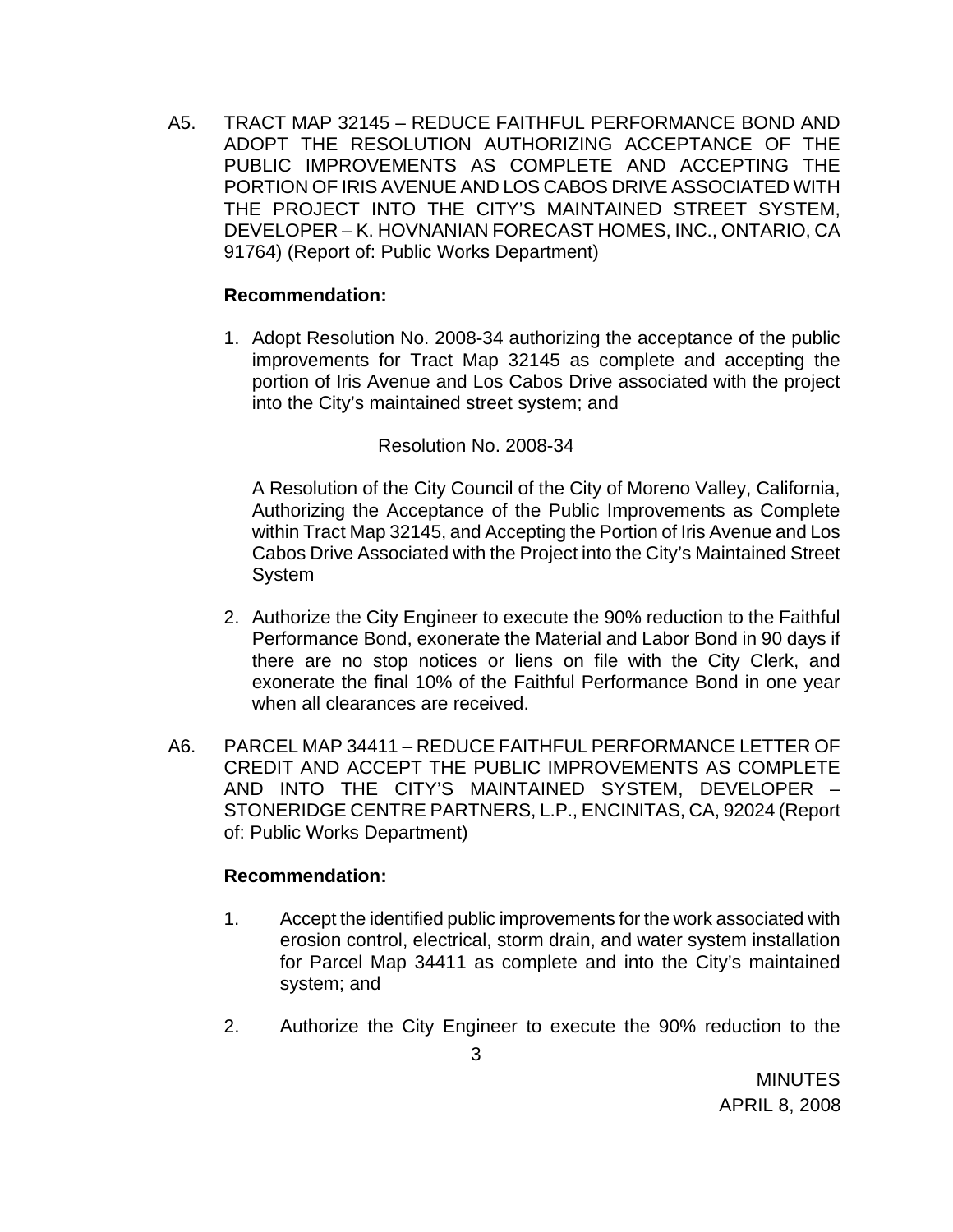Faithful Performance Letter of Credit, exonerate the Material and Labor Letter of Credit in 90 days if there are no stop notices or liens on file with the City Clerk, and exonerate the final 10% of the Faithful Performance Letter of Credit in one year when all clearances are received.

A7. APPROVE AND EXECUTE THE GRANT DEED TO CONVEY A PORTION OF APN 291-100-047 TO CALTRANS PER RESOLUTION NUMBER 93-56 FOR THE STATE ROUTE 60, DAY STREET OFF RAMP IMPROVEMENT PROJECT (Report of: Public Works Department)

#### **Recommendation:**

- 1. Approve and execute the Grant Deed to convey a portion of APN 291- 100-047 to Caltrans per Resolution Number 93-56 for the Route 60, Day Street Off Ramp Improvement Project.
- A8. CITY COUNCIL REPORTS ON REIMBURSABLE ACTIVITIES (Report of: City Clerk's Department)

**Recommendation:** Receive and file the Reports on Reimbursable Activities for the period of March 19 - April 1, 2008.

A9. APPROVE PROJECT RECOMMENDATIONS FOR PROPOSITION 1B – TRANSPORTATION BOND PROGRAM FUNDING (Report of: Public Works Department)

#### **Recommendation:**

- 1. Staff recommends that the City Council approve project recommendations for Proposition 1B funding;
- 2. Authorize the City Engineer to submit the Proposition 1B Project Accountability Plan to the State Department of Finance in order for the City to receive the designated Proposition 1B funds; and
- 3. Authorize the Finance Director to appropriate the Proposition 1B fund receipts in the current Fiscal Year Capital Improvement Plan budget and create the necessary project accounts.
- A10. AUTHORIZE THE SUPPLEMENTAL APPROPRIATION OF FUNDS FOR ACCESSIBILITY IMPROVEMENTS TO COMPLY WITH THE AMERICANS WITH DISABILITIES ACT (ADA) FOR THE MORENO VALLEY COMMUNITY PARK, PROJECT NO. 06-46165325 (Report of: Public Works

4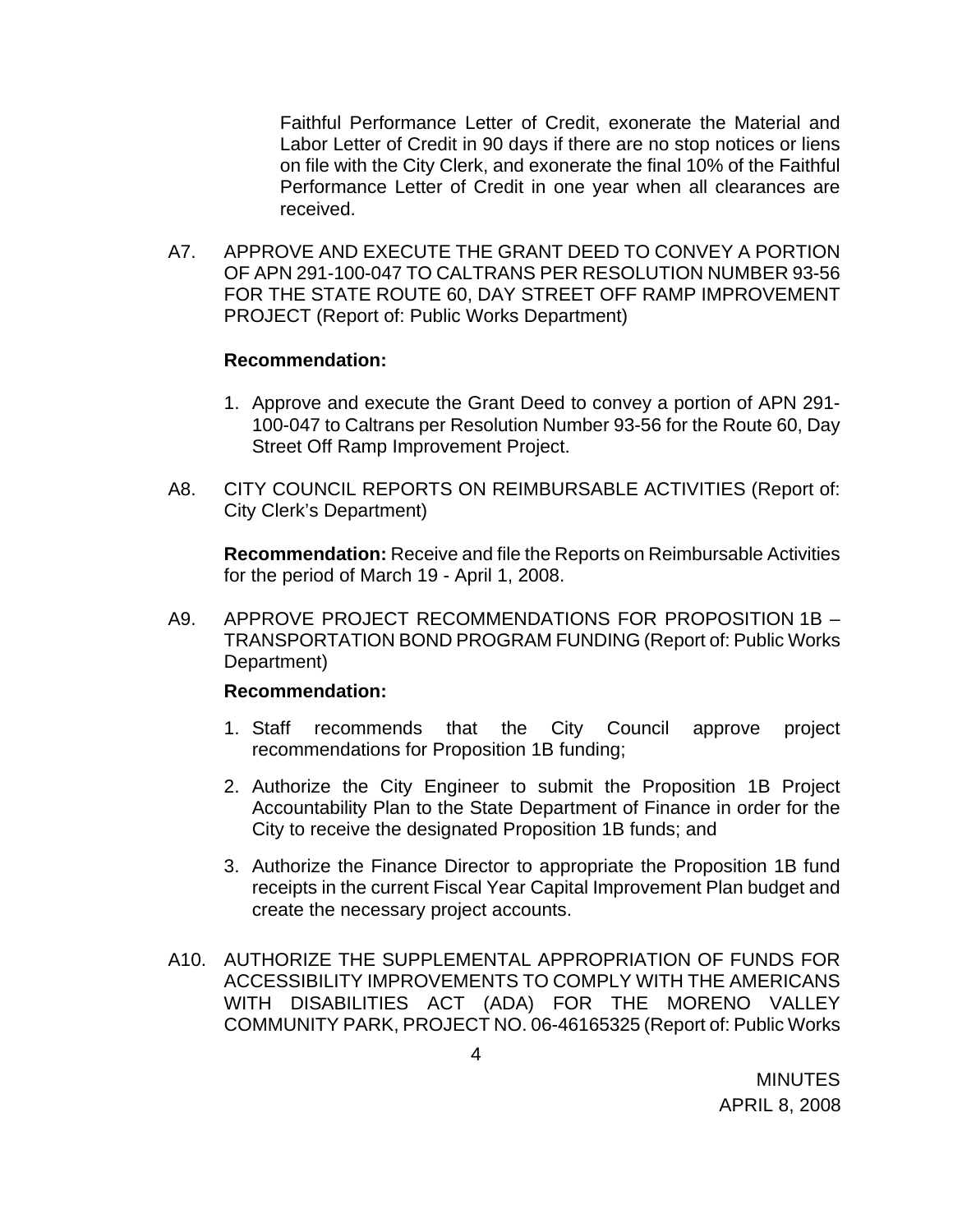Department)

# **Recommendation:**

- 1. Authorize the supplemental appropriation of \$194,355 from the unencumbered Parkland Improvement Development Impact Fees fund balance (Fund 205) in the amount of \$114,670 and the unencumbered Quimby In-lieu Fees fund balance (Fund 206) \$79,685 to the Moreno Valley Community Park Soccer Field Renovation Site Improvements project (Account No. 461.65325) in order to provide additional funding to meet Americans with Disabilities Act (ADA) accessibility requirements; and
- 2. Authorize the Finance Director to increase the Purchase Order for Los Angeles Engineering Inc. (LAEI) up to the amount of \$194,355.00.
- A11. PARCEL MAP 30882 REDUCE FAITHFUL PERFORMANCE BOND AND ADOPT THE RESOLUTION AUTHORIZING ACCEPTANCE OF THE PUBLIC IMPROVEMENTS AS COMPLETE AND ACCEPTING THE PORTION OF TRAIL RIDGE WAY, MORENO BEACH DRIVE, AND EUCALYPTUS AVENUE (PHASE 1) ASSOCIATED WITH THE PROJECT INTO THE CITY'S MAINTAINED STREET SYSTEM, DEVELOPER – WALMART REAL ESTATE BUSINESS TRUST, SAN BERNARDINO, CA 92408-4205 (Report of: Public Works Department)

# **Recommendation:**

1. Adopt Resolution No. 2008-35 authorizing the acceptance of the public improvements for Parcel Map 30882 as complete and accepting the portion of Trail Ridge Way, Moreno Beach Drive, and Eucalyptus Avenue (Phase 1) associated with the project into the City's maintained street system; and

# Resolution No. 2008-35

A Resolution of the City Council of the City of Moreno Valley, California, Authorizing the Acceptance of the Public Improvements as Complete within Parcel Map 30882, and Accepting the Portion of Trail Ridge Way, Moreno Beach Drive, and Eucalyptus Avenue (Phase 1) Associated with the Project into the City's Maintained Street System

2. Authorize the City Engineer to execute the 90% reduction to the Faithful Performance Bond, exonerate the Material and Labor Bond in 90 days if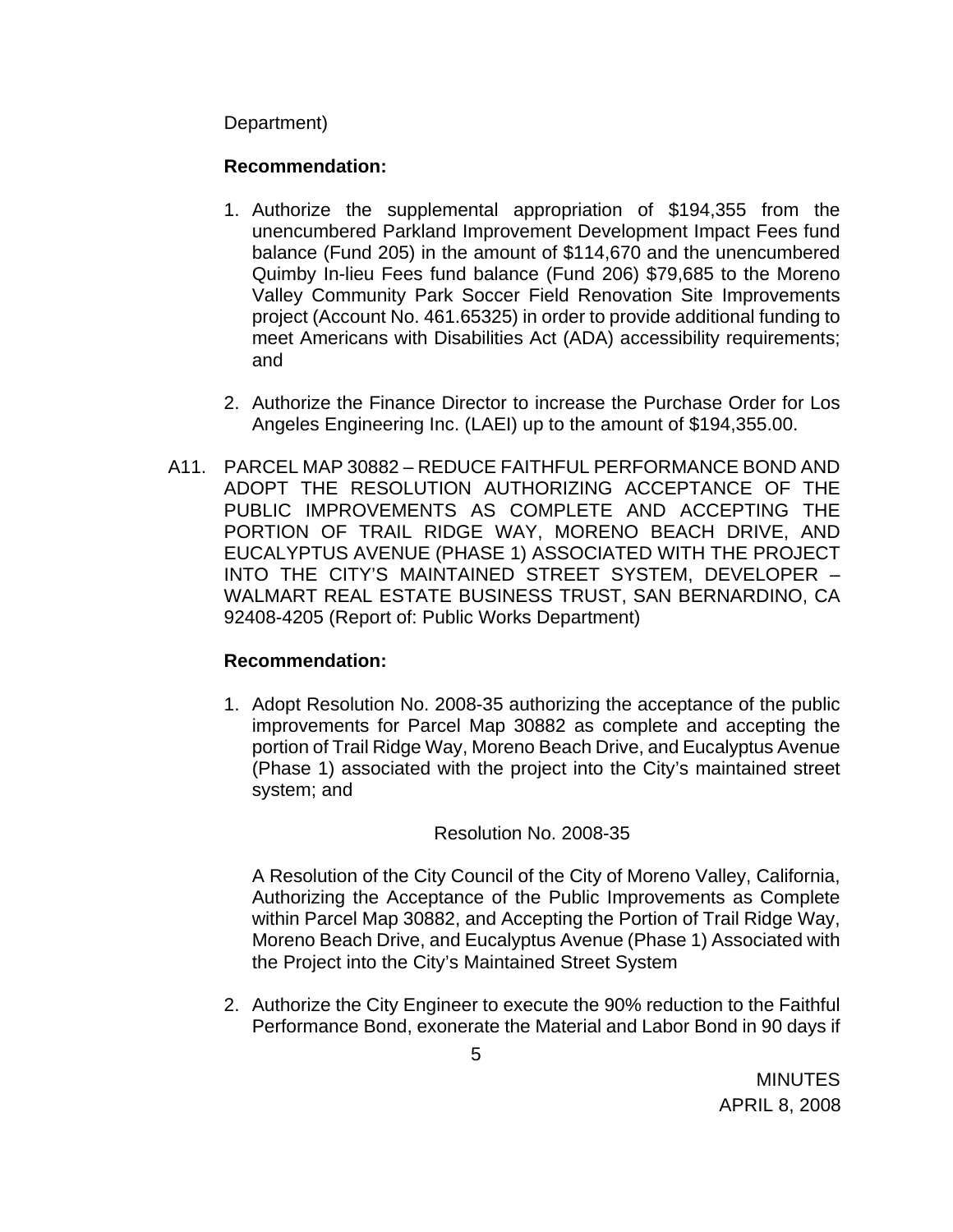there are no stop notices or liens on file with the City Clerk, and exonerate the final 10% of the Faithful Performance Bond in one year when all clearances are received.

A12. PA04-0028 – REDUCE FAITHFUL PERFORMANCE BOND AND ADOPT THE RESOLUTION AUTHORIZING ACCEPTANCE OF THE PUBLIC IMPROVEMENTS AS COMPLETE AND ACCEPTING THE PORTIONS OF PERRIS BOULEVARD AND DELPHINIUM AVENUE ASSOCIATED WITH THE PROJECT INTO THE CITY'S MAINTAINED STREET SYSTEM, DEVELOPER – MICHAEL BROS. REAL ESTATE, INC., RIVERSIDE, CA 92508 (Report of: Public Works Department)

### **Recommendation:**

1. Adopt Resolution No. 2008-36 authorizing the acceptance of the public improvements for PA04-0028 as complete and accepting the portions of Perris Boulevard and Delphinium Avenue associated with the project into the City's maintained street system; and

Resolution No. 2008-36

A Resolution of the City Council of the City of Moreno Valley, California, Authorizing the Acceptance of the Public Improvements as Complete within PA04-0028, and Accepting the Portions of Perris Boulevard and Delphinium Avenue Associated with the Project into the City's Maintained Street System

- 2. Authorize the City Engineer to execute the 90% reduction to the Faithful Performance Bond, exonerate the Material and Labor Bond in 90 days if there are no stop notices or liens on file with the City Clerk, and exonerate the final 10% of the Faithful Performance Bond in one year when all clearances are received.
- A13. APPROVE THE COOPERATIVE AGREEMENT BETWEEN RIVERSIDE COUNTY FLOOD CONTROL AND WATER CONSERVATION DISTRICT, THE COUNTY OF RIVERSIDE, AND THE CITY OF MORENO VALLEY FOR PIGEON PASS ROAD STREET IMPROVEMENTS PROJECT, PROJECT NO. 06-41570324 (Report of: Public Works Department)

### **Recommendation:**

1. Approve the Cooperative Agreement for Pigeon Pass Road Street Improvements project between Riverside County Flood Control and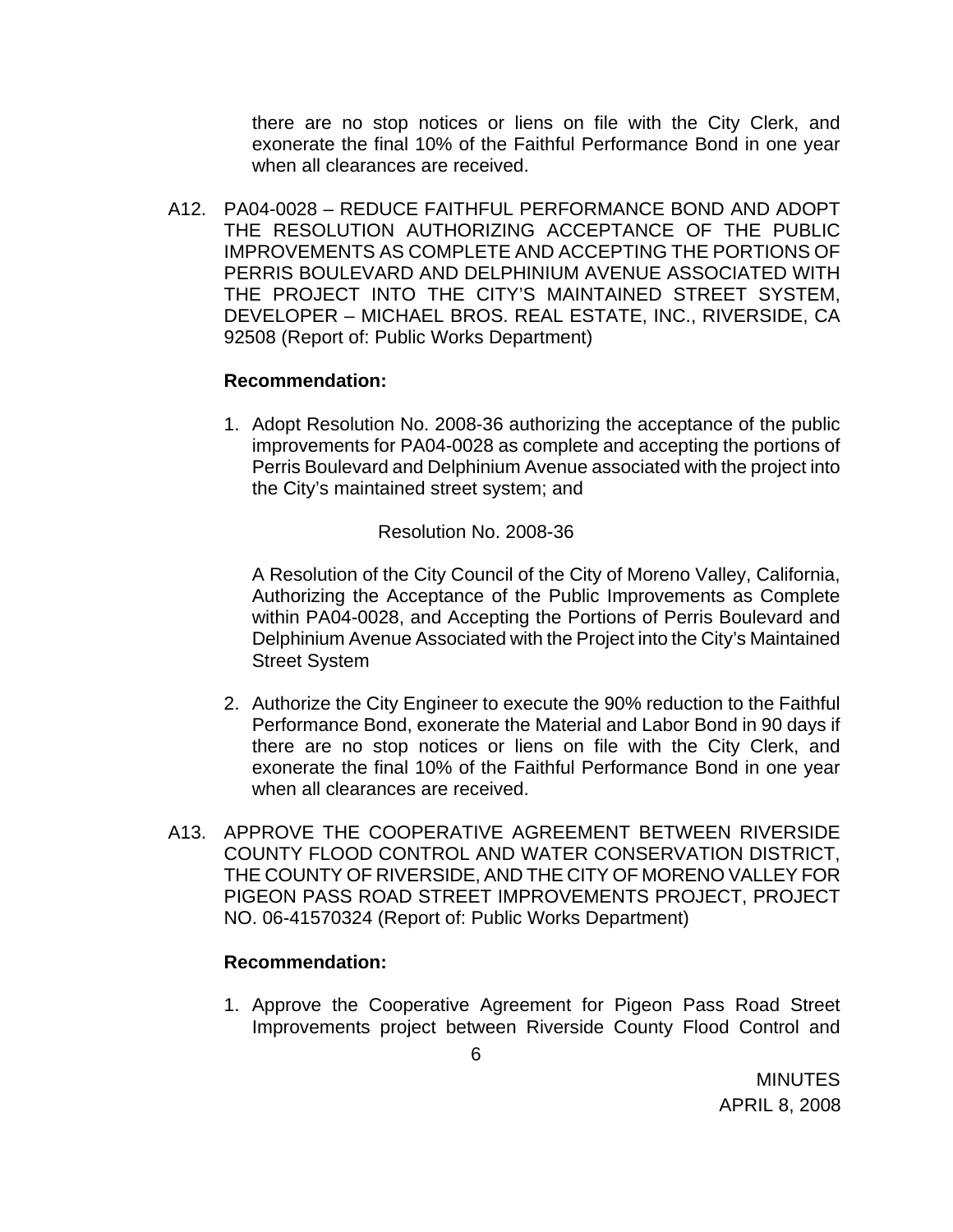Water Conservation District, the County of Riverside, and the City of Moreno Valley; and

- 2. Authorize the Mayor to execute the Cooperative Agreement.
- A14. AUTHORIZATION TO AWARD BID FOR REPLACEMENT STORM DRAIN CLEANING TRUCK (Report of: Public Works Department)

#### **Recommendation:**

- 1. Award the bid for purchase of a Camel 200/2008 Sterling CNG Conventional Chassis to Kelly Equipment Company, Upland, CA, the lowest responsible bidder;
- 2. Authorize the issuance of a Purchase Order to Kelly Equipment Company in the amount of \$396,116.47 (Account Number 151.52810.6642.645); and
- 3. Authorize the Director of Public Works/City Engineer to execute a contract with the Mobile Source Air Pollution Reduction Review Committee (MSRC) Local Government Match Program for reimbursement in the amount of \$25,000 toward the purchase of the replacement Storm Drain Cleaning Truck.
- A15. TRACT MAP 31269 PARKS AND RECREATION REDUCE FAITHFUL PERFORMANCE BOND AND ADOPT THE RESOLUTION AUTHORIZING ACCEPTANCE OF THE EQUESTRIAN STAGING AREA LOCATED IN LOT "A" AND THE TRAIL IMPROVEMENTS LOCATED IN LOT "B" INTO THE COMMUNITY SERVICES DISTRICT'S MAINTAINED SYSTEM, DEVELOPER - PINNACLE MORENO VALLEY 72, LLC, ALISO VIEJO, CA 92656 **(Also listed as Item B3)**

(Report of: Public Works Department)

**Recommendation:** Authorize the City Engineer to execute the 90% reduction to the Faithful Performance Bond, exonerate the Material and Labor Bond in 90 days if there are no stop notices or liens on file with the City Clerk, and exonerate the final 10% of the Faithful Performance Bond in one year when all clearances are received.

A16. WARRANT REPORT – FEBRUARY 29, 2008 (Report of: Finance Department)

**Recommendation:** Adopt Resolution No. 2008-37, approving the Warrant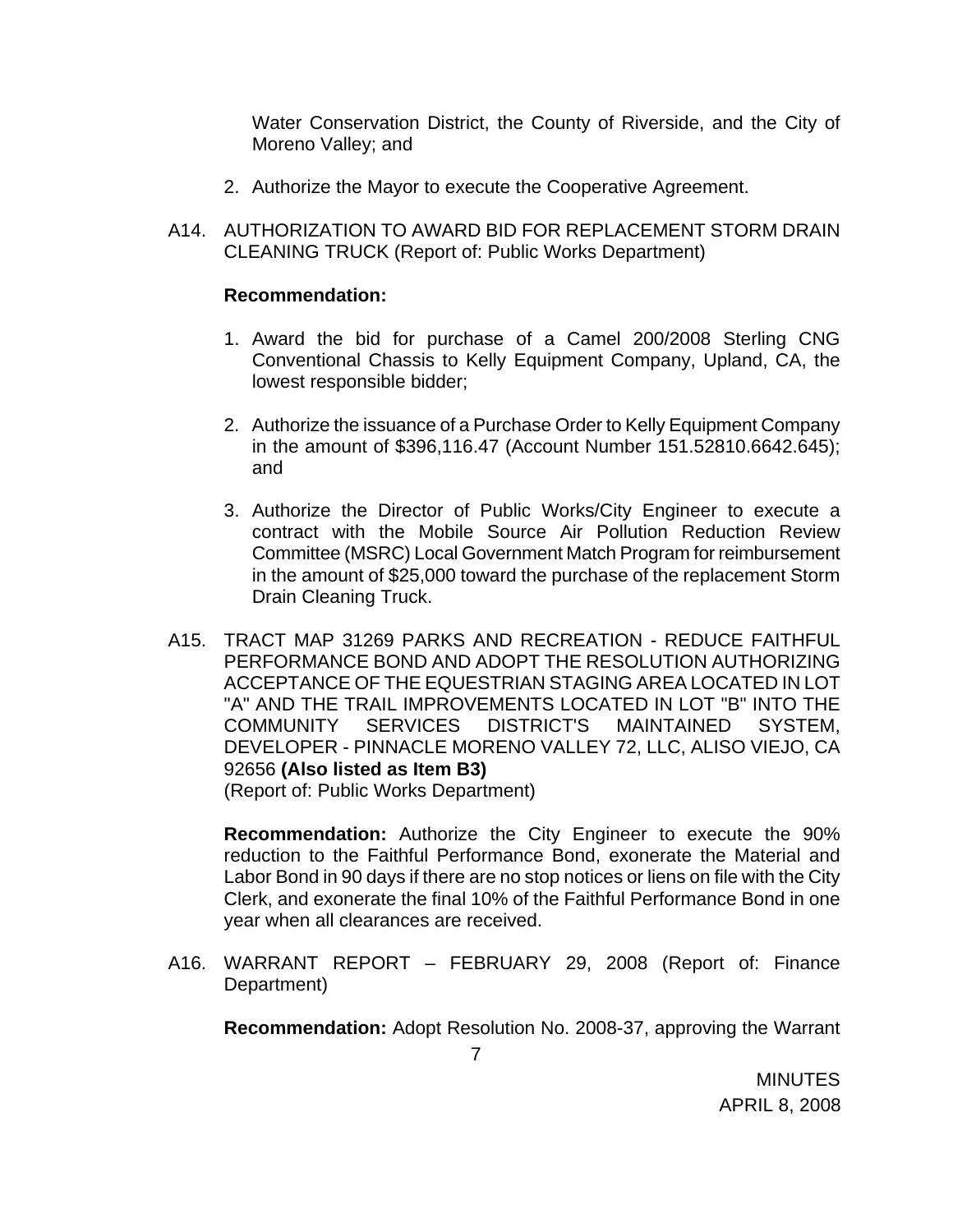Report, dated February 2008, in the total amount of \$26,769,213.03.

#### Resolution No. 2008-37

A Resolution of the City Council of the City of Moreno Valley, California, Approving the Warrant Report Dated February 29, 2008

A17. FIRST AMENDMENT TO AGREEMENT FOR PROFESSIONAL CONSULTANT SERVICES WITH STK ARCHITECTURE, INC. (Report of: Administrative Services Department)

 **Recommendation:** Award the First Amendment to Agreement for Professional Consultant Services with STK Architecture, Inc. in an amount not-to-exceed \$93,117 for detailed design services and construction administration for the renovation of City Hall Annex 1; and authorize the Mayor to execute the amendment.

A18. AMENDMENT TO AGREEMENT FOR INDEPENDENT CONTRACTOR (Report of: Community Development Department)

**Recommendation:** Approve the "Amendment to Agreement for Independent Contractor" with Willdan & Associates, to provide professional consulting services for the position of Interim Code & Neighborhood Services Manager in the Code & Neighborhood Services Division of the Community Development Department.

A19. ORDINANCE NO. 768, AN ORDINANCE OF THE CITY COUNCIL OF THE CITY OF MORENO VALLEY, CALIFORNIA, ADDING CHAPTER 11.10 TO TITLE 11 OF THE CITY OF MORENO VALLEY MUNICIPAL CODE PROHIBITING THE ESTABLISHMENT AND OPERATION OF MEDICAL MARIJUANA DISPENSARIES (RECEIVED FIRST READING AND INTRODUCTION ON MARCH 25, 2008 ON A 5-0 VOTE) (Report of: City Attorney's Office)

**Recommendation:** Adopt Ordinance No. 768.

### Ordinance No. 768

An Ordinance of the City Council of the City of Moreno Valley, California, Adding Chapter 11.10 to Title 11 of the City of Moreno Valley Municipal Code Prohibiting the Establishment and Operation of Medical Marijuana **Dispensaries**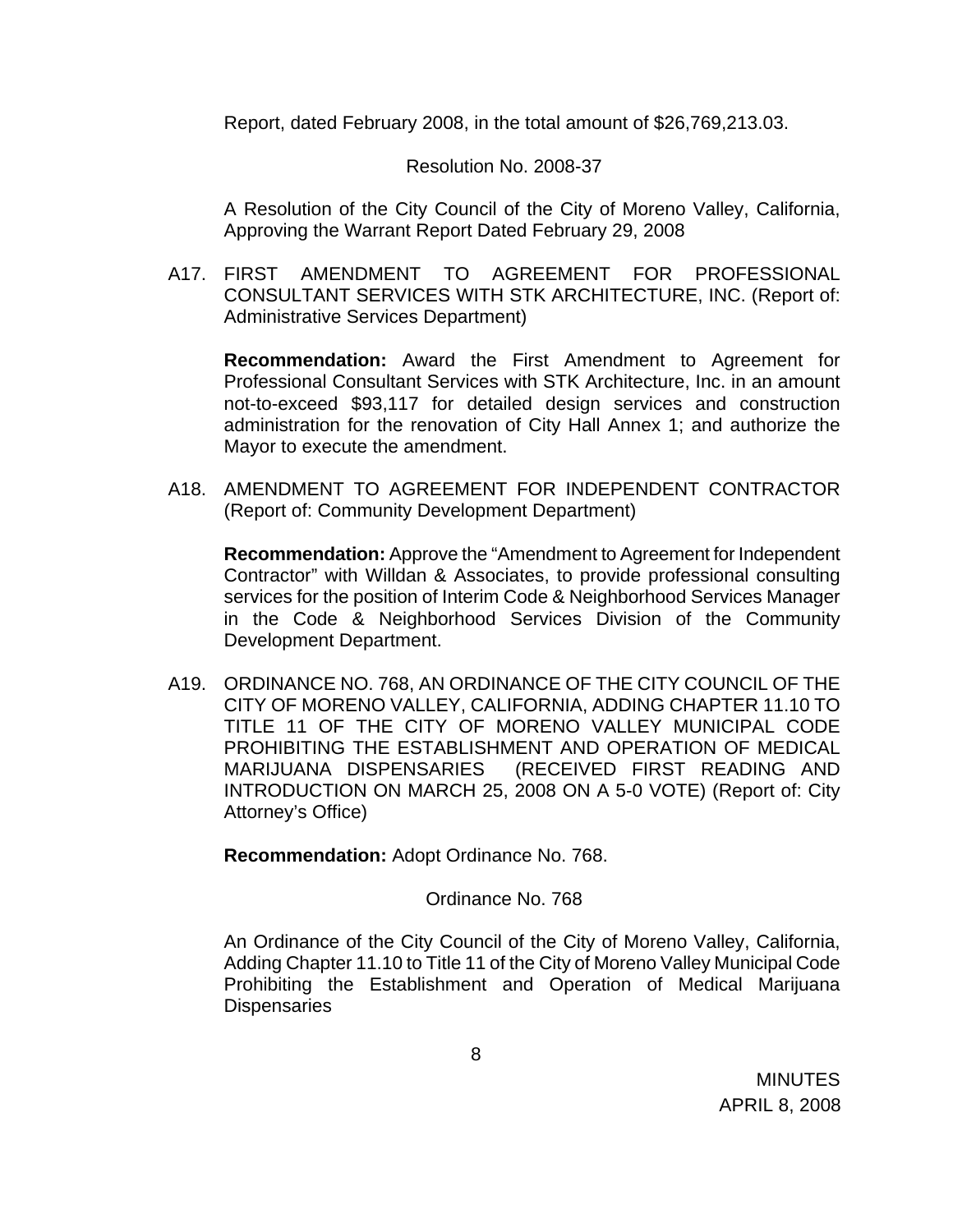# **B. CONSENT CALENDAR** - **COMMUNITY SERVICES DISTRICT**

- B1. ORDINANCES FIRST READING BY TITLE ONLY Waived reading of all Ordinance Introductions and read by title only.
- B2. MINUTES REGULAR MEETING OF MARCH 25, 2008 (Report of: City Clerk's Department)

**Recommendation:** Approve as submitted.

B3. TRACT MAP 31269 PARKS AND RECREATION - REDUCE FAITHFUL PERFORMANCE BOND AND ADOPT THE RESOLUTION AUTHORIZING ACCEPTANCE OF THE EQUESTRIAN STAGING AREA LOCATED IN LOT "A" AND THE TRAIL IMPROVEMENTS LOCATED IN LOT "B" INTO THE COMMUNITY SERVICES DISTRICT'S MAINTAINED SYSTEM - PINNACLE MORENO VALLEY 72, LLC, ALISO VIEJO, CA 92656 (Report of: Public Works Department) (Also listed as item A15)

**Recommendation:** Adopt Resolution No. CSD 2008-03 authorizing the acceptance of the public improvements for Tract Map 31269 Parks and Recreation as complete and accept the equestrian staging area located in Lot "A" and the trail improvements located in Lot "B" into the Community Services District's maintained system.

# Resolution No. CSD 2008-03

A Resolution of the City Council of the City of Moreno Valley, California, Acting in their Respective Capacity as the Board of Directors of the Community Services District, Authorizing the Acceptance of the Public Improvements as Complete within Tract Map 31269 Parks and Recreation, and accepting the Equestrian Staging Area Located in Lot "A" and the Trail Improvements Located in Lot "B" into the Community Services District's Maintained System

# **C. CONSENT CALENDAR** - **COMMUNITY REDEVELOPMENT AGENCY**

- C1. ORDINANCES FIRST READING BY TITLE ONLY Waived reading of all Ordinance Introductions and read by title only.
- C2. MINUTES REGULAR MEETING OF MARCH 25, 2008 (Report of: City Clerk's Department)

**Recommendation:** Approve as submitted.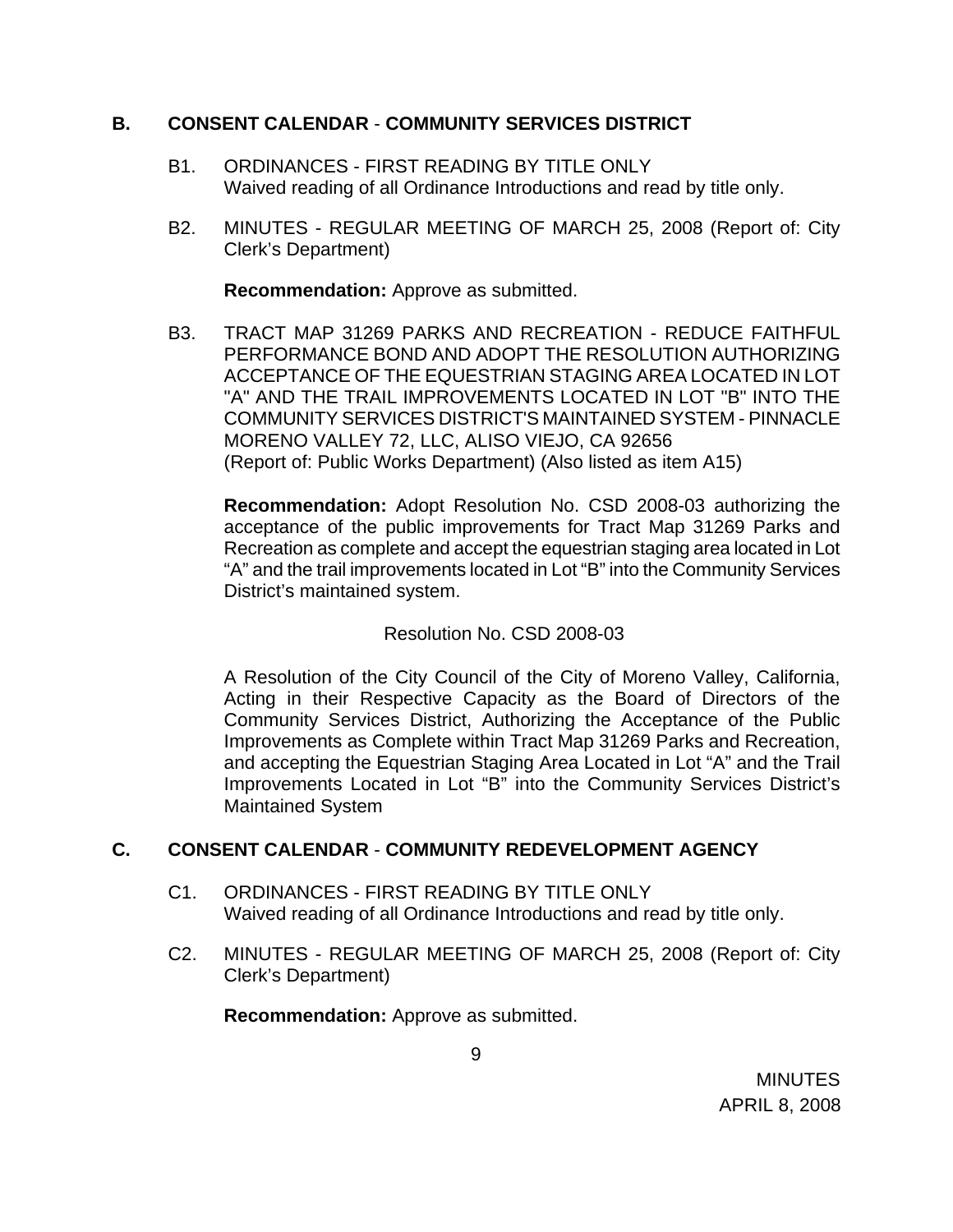# **D. CONSENT CALENDAR** - **BOARD OF LIBRARY TRUSTEES**

- D1. ORDINANCES FIRST READING BY TITLE ONLY Waived reading of all Ordinance Introductions and read by title only.
- D2. MINUTES REGULAR MEETING OF MARCH 25, 2008 (Report of: City Clerk's Department)

**Recommendation:** Approve as submitted.

# **Joint Consent Calendar Items approved by a 4-0-1 vote, except Item A 20, which was pulled for separate discussion/action. m/White, s/Stewart, Batey absent.**

# **AGENDA ORDER**

A20. CONSIDERATION OF REDUCTION OF PUBLIC NUISANCE ABATEMENT COSTS FOR ASSESSOR'S PARCEL NUMBER 473-150-050 (CHRISTOPHER BRYAN, OWNER) (CONTINUED FROM MARCH 11, 2008) (Report of: Community Development Department)

**Recommendation:** Reduce the invoiced nuisance abatement costs involving Assessor's Parcel Number 473-150-052 from \$9,146.25 to \$3,725.00.

 Mayor Pro Tem West opened the agenda item for public comments, which were received from Chris Bryan (spoke on behalf of the owner).

**Council Member Stewart mada a motion, seconded by Council Member Flickinger to reduce the invoiced City-incurred nuisance abatement costs charged to the property owner to \$1,500.00 Approved by a 4-0-1 vote. Batey absent.**

- **E. PUBLIC HEARINGS None**
- **F. ITEMS REMOVED FROM CONSENT CALENDARS FOR DISCUSSION OR SEPARATE ACTION - None**
- **G. REPORTS**
	- G1. CITY COUNCIL REPORTS ON REGIONAL ACTIVITIES
		- a) Report on Riverside County Transportation Commission (RCTC) by Mayor Pro Tem West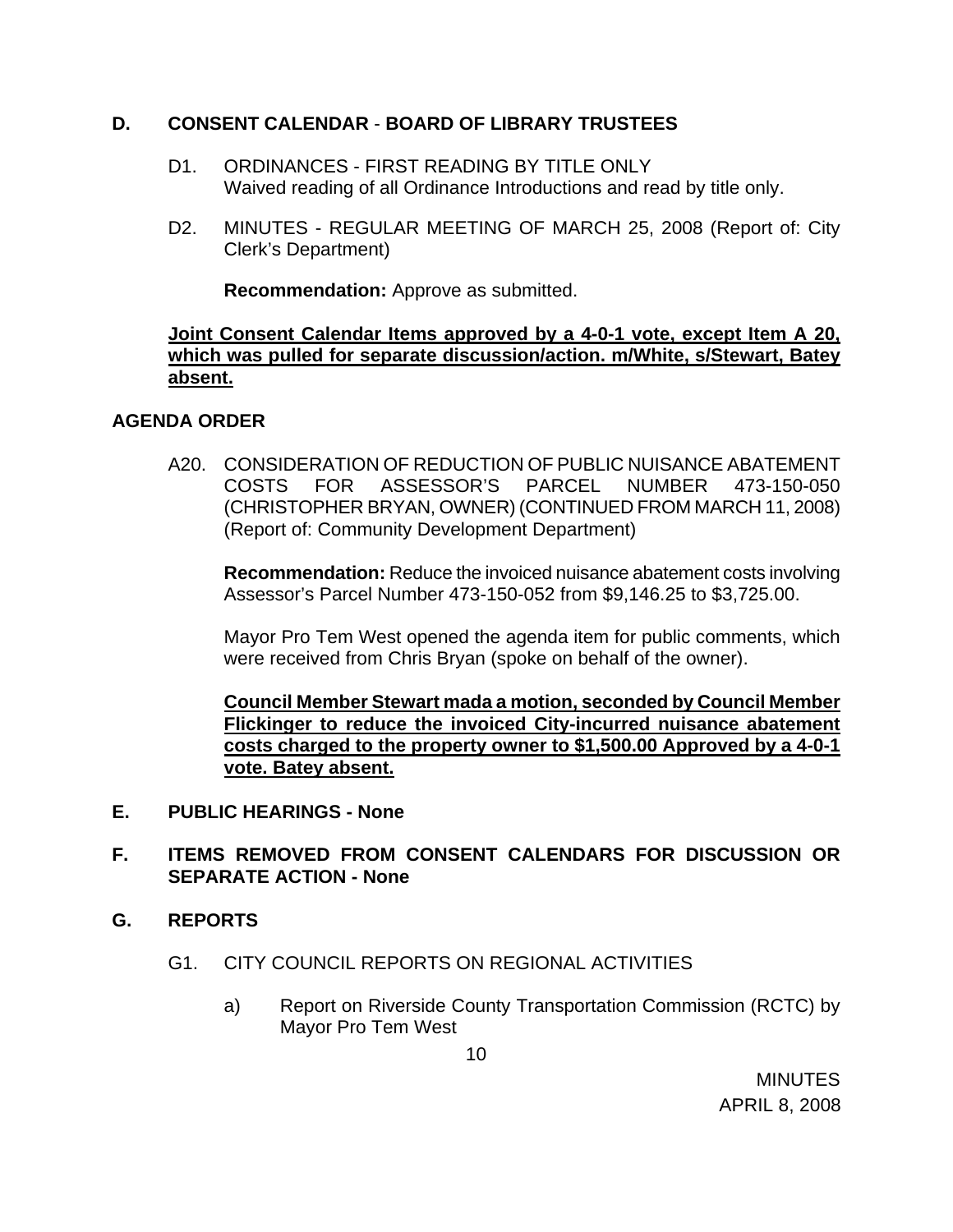Mayor Pro Tem West opened the agenda item for public comments; there being none, public comments were closed.

Mayor Pro Tem West reported the following:

- 1) Improvements of the east 215/60 junction project in April, two lanes are scheduled to be open under the 60 Freeway San Diego crossing
- 2) A ribbon-cutting ceremony for the opening of the eastbound truck bypass lane at the 60/215 freeway interchange will be held on April 11
- 3) RCTC authorized drilling in the Cleveland National Forest for a potential tunnel corridor
- G2. ACQUISITION/FINANCING AGREEMENT FOR THE PROPOSED COMMUNITY FACILITIES DISTRICT NO. 7 (Report of: Public Works Department)

 **Recommendation:** That the City Council approve and adopt Resolution No. 2008-38, a Resolution of the City Council of the City of Moreno Valley, California, approving the Acquisition/Financing Agreement for the proposed Community Facilities District No. 7.

# Resolution No. 2008-38

A Resolution of the City Council of the City of Moreno Valley, California, Approving the Form of the Acquisition/Financing Agreement for the Proposed Community Facilities District No. 7

Mayor Pro Tem West opened the agenda item for public comments; there being none, public comments were closed.

# **Approved by a 4-0-1 vote. m/White, s/West, Batey absent.**

G3. PUBLIC MEETING REGARDING THE MAIL BALLOT PROCEEDINGS FOR FRESH AND EASY NEIGHBORHOOD MARKET – ASSESSOR PARCEL NUMBER (APN) 291-242-018 - BALLOTED ITEM: NPDES COMMERCIAL/INDUSTRIAL REGULATORY RATE; TENTATIVE PARCEL MAP 34044 - BALLOTED ITEMS: NPDES MAXIMUM COMMERCIAL/INDUSTRIAL REGULATORY RATE AND CSD ZONE M (COMMERCIAL, INDUSTRIAL, AND MULTIFAMILY IMPROVED MEDIAN MAINTENANCE); AND RETAIL CENTER AND CARWASH – APN 297-130- 045 - BALLOTED ITEMS: NPDES MAXIMUM COMMERCIAL/INDUSTRIAL REGULATORY RATE AND CSD ZONE M (COMMERCIAL, INDUSTRIAL,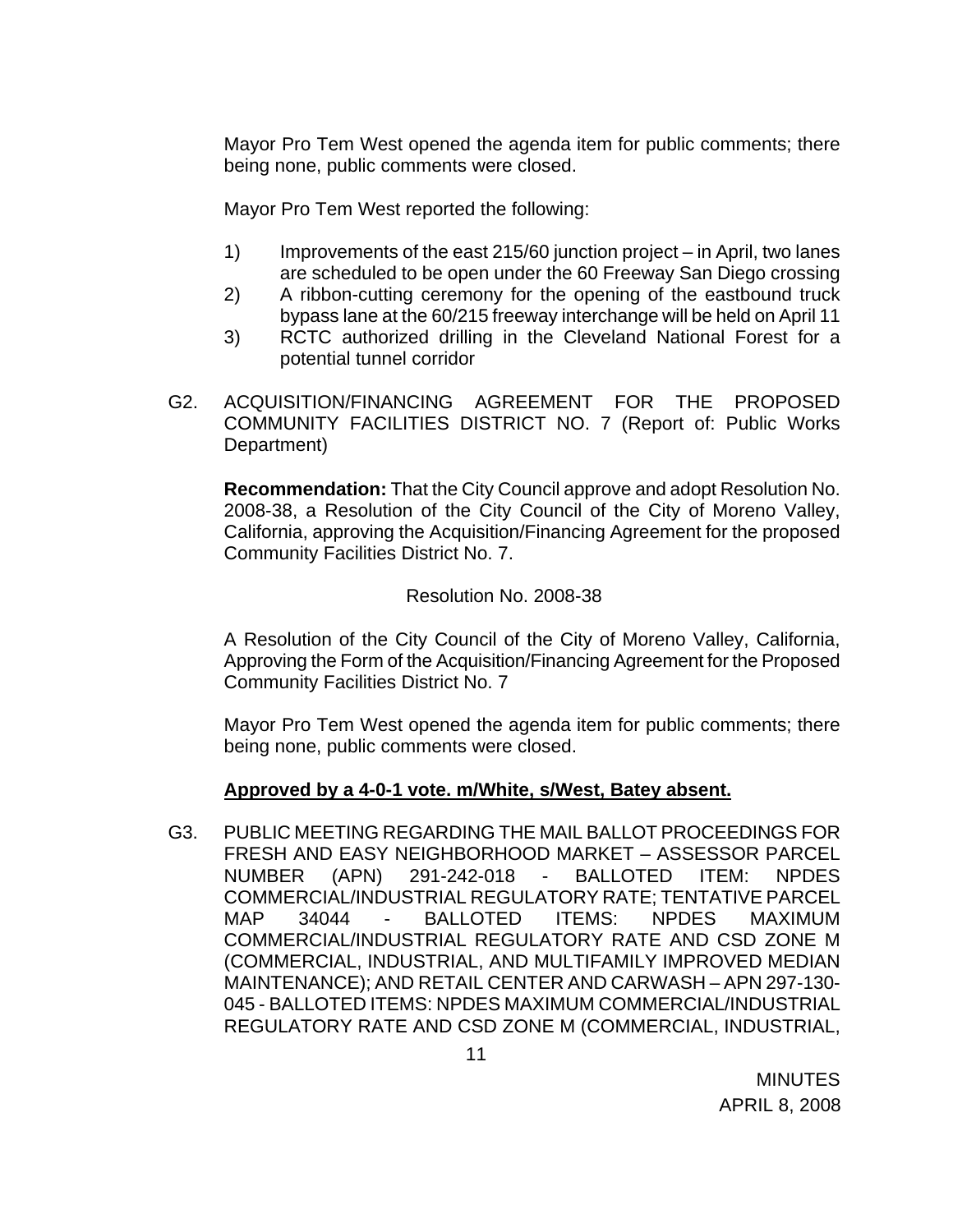AND MULTIFAMILY IMPROVED MEDIAN MAINTENANCE) (Report of: Public Works Department)

# **Recommendation:**

- 1. That the Mayor and Members of the City of Moreno Valley City Council accept public comments regarding the mail ballot proceedings for:
	- a. Fresh and Easy Neighborhood Market APN 291-242-018 for approval of the National Pollutant Discharge Elimination System (NPDES) maximum commercial/industrial regulatory rate;
	- b. Tentative Parcel Map 34044 for approval of the NPDES maximum commercial/industrial regulatory rate; and
	- c. Retail Center and Carwash APN 297-130-045 for approval of the NPDES maximum commercial/industrial regulatory rate.
- 2. That the Members of the Board of Directors of the Moreno Valley Community Services District (the "CSD Board") accept public comments regarding the mail ballot proceedings for:
	- a. Tentative Parcel Map 34044 for inclusion into and approval of the annual charge for CSD Zone M (Commercial, Industrial, and Multifamily Improved Median Maintenance); and
	- b. Retail Center and Carwash APN 297-130-045 for inclusion into and approval of the annual charge for CSD Zone M (Commercial, Industrial, and Multifamily Improved Median Maintenance).

Mayor Pro Tem West opened the agenda item for public comments; there being none, public comments were closed.

No action required.

G4. ANNUAL REPORT OF BOARDS AND COMMISSIONS (INFORMATIONAL ORAL PRESENTATION) (Report of: City Clerk's Department)

Mayor Pro Tem West opened the agenda item for public comments; there being none, public comments were closed.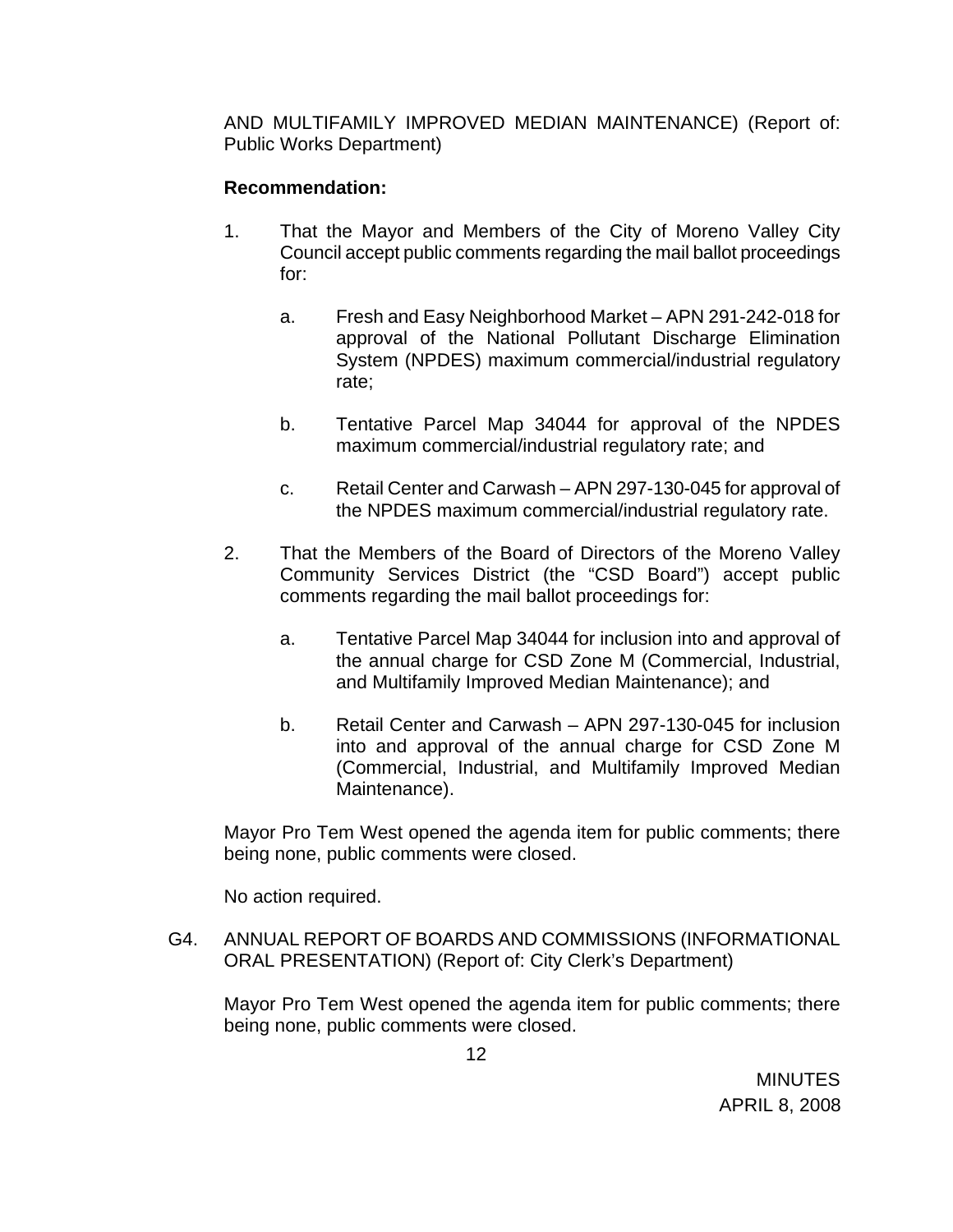Brief oral reports were given by the representatives of each board and commission: Patricia Korzek (Arts Commission), Jacqueline Ashe (Environmental and Historical Preservation Board), Richard Adams (Library Commission), Stuart Swan (Parks and Recreation Commission), Richard Dozier (Planning Commission), Jackie Lesan (Recreational Trails Board), Carrie V. Morris (Senior Citizens' Board) and Art Higgs (Traffic Safety Commission).

G5. CITY MANAGER'S REPORT (Informational Oral Presentation – not for Council action)

City Manager reported the following:

- 1) City launched its own Online City Store, which is accessible from the City's Web site at www.moreno-valley.ca.us. Shoppers can purchase T-shirts, golf shirts, coffee mugs, tote bags and more, all featuring the City's logo. Future plans for the online store include a photography contest for the City's 2009 wall calendar.
- 2) Dedication of the City's first dog park will be held on April 16 at 3 p.m. The dog park is located at 11150 Redlands Blvd. and will be open every day from 7 a.m. until dusk. The project was spearheaded by all volunteer group Canine Friends of Moreno Valley (CFMV) and built through donations.
- 3) The City will hold its annual Community Blood Drive on April 14, 10 a.m. – 3 p.m. in the Council Chamber. The employee committee organized this event in cooperation with Blood Bank of San Bernardino and Riverside Counties.

### **H. LEGISLATIVE ACTIONS**

ORDINANCES - 1ST READING AND INTRODUCTION – NONE

ORDINANCES - 2ND READING AND ADOPTION

H1. ORDINANCE NO. 772, AN ORDINANCE OF THE CITY COUNCIL OF THE CITY OF MORENO VALLEY, CALIFORNIA, AMENDING CHAPTER 1.01 OF THE CITY OF MORENO VALLEY MUNICIPAL CODE, RELATING TO GENERAL PENALTIES AND AMENDING CHAPTER 6.04 OF THE MORENO VALLEY MUNICIPAL CODE, RELATING TO PUBLIC NUISANCES, AS AMENDED (RECEIVED FIRST READING AND INTRODUCTION ON MARCH 25, 2008 ON A 5-0 VOTE) (Report of: Community Development Department)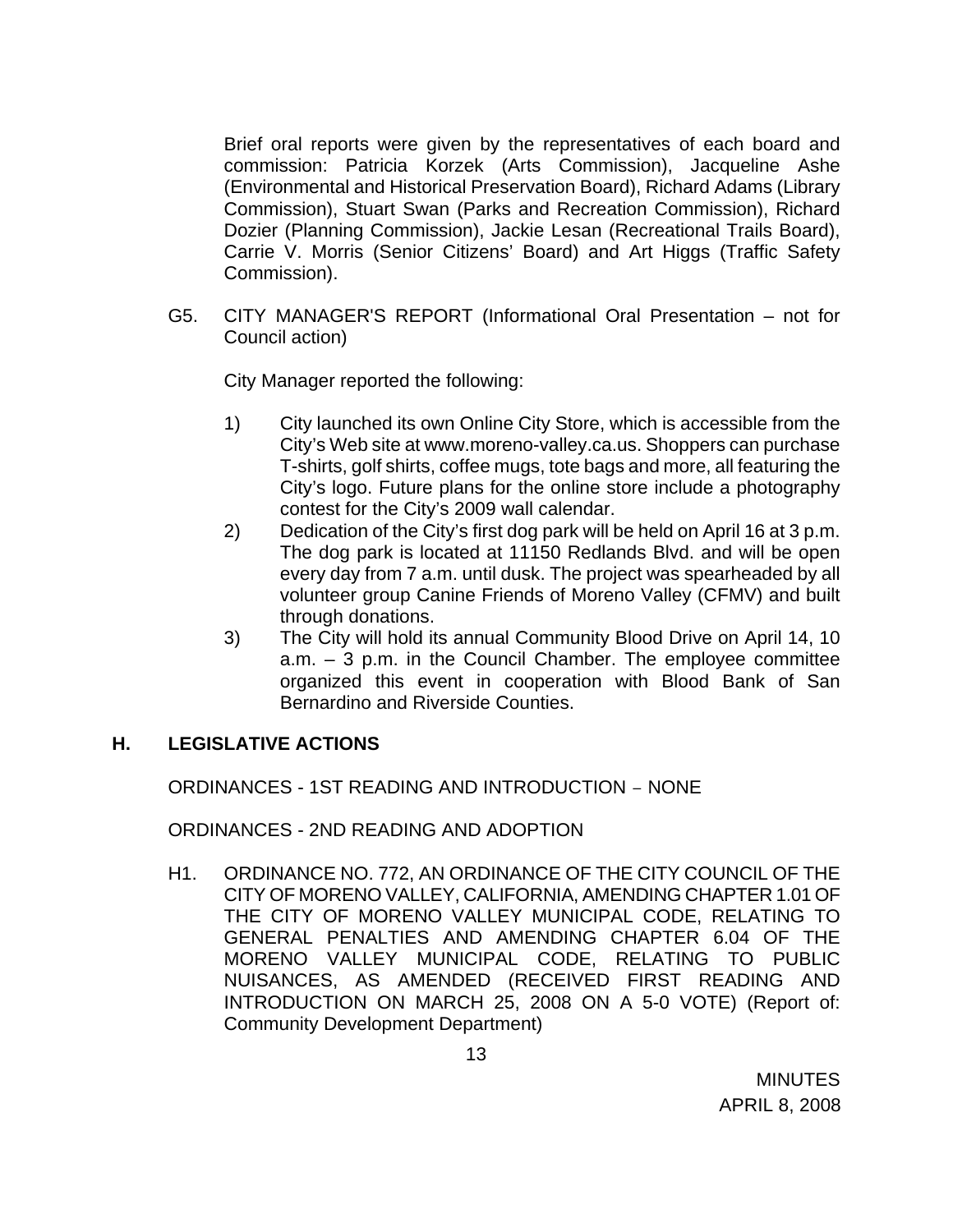# **Recommendation:** Adopt Ordinance No. 772.

### Ordinance No. 772

An Ordinance of the City Council of the City of Moreno Valley, California, Amending Chapter 1.01 of the City of Moreno Valley Municipal Code, Relating to General Penalties and Amending Chapter 6.04 of the Moreno Valley Municipal Code, Relating to Public Nuisances

### **Approved by a 4-0-1 vote. m/Flickinger, s/White, Batey absent.**

ORDINANCES - URGENCY ORDINANCES – NONE

RESOLUTIONS – NONE

PUBLIC COMMENTS **ON ANY SUBJECT NOT ON THE AGENDA** UNDER THE JURISDICTION OF THE CITY COUNCIL - none

# **CLOSING COMMENTS AND/OR REPORTS OF THE CITY COUNCIL, COMMUNITY SERVICES DISTRICT, OR COMMUNITY REDEVELOPMENT AGENCY**

Council Member Flickinger

- 1) Commended boards and commissions members on their wonderful reports so many great volunteers dedicated to make this City a better place to live
- 2) Inquired if the Senior Citizens Center has Internet access
- 3) Last month PD conducted the Minor Decoy Program 15 different restaurants in the City refused to sell alcohol beverages to minors; very proud of restaurants protecting minors by not serving alcohol beverages to them

Mayor Pro Tem West

1) District 3 Crime Prevention Committee will hold a meeting on April 9 at 7 p.m. at Moreno Valley Ranch Homeowners Association Club House. Sergeant Rico will be talking about the latest approach to combating off-road vehicle problem in the City

### Council Member White

- 1) Las Friday, visited with Rancho Verde High School students and viewed their presentation about Nobel prize winners – well researched projects and excellent presentations; was very impressed; is looking forward to another invitation
- 2) Read a letter from the Moreno Valley Taxpayers Association regarding a request for records pertaining to his and Mayor Pro Tem West's campaign statements and